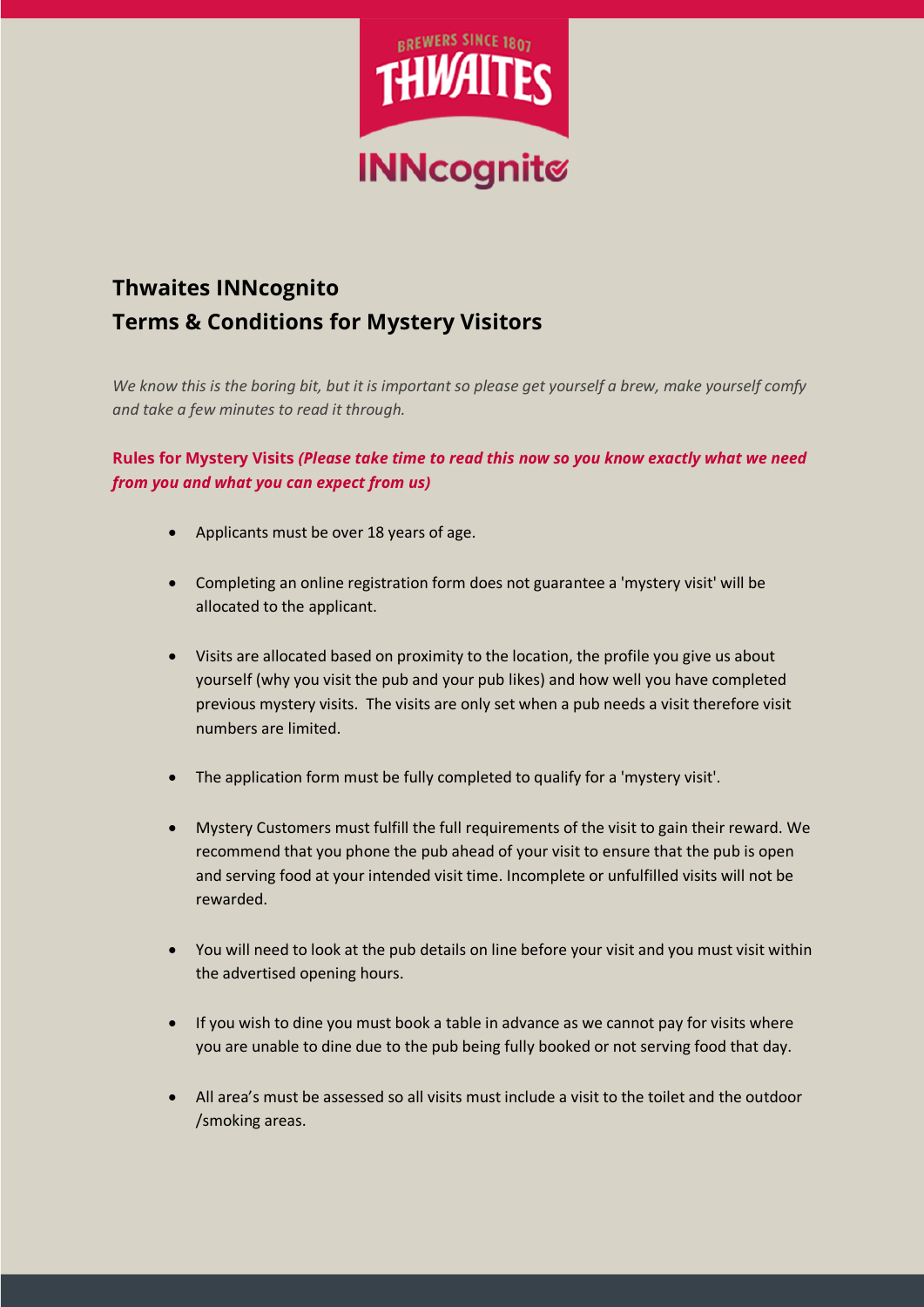

- Reports submitted without comments or with sparse comments can be rejected as not meeting the required standard for payment. You will be given the opportunity to add more comments to your report and resubmit it.
- We may also contact you via phone to ask you for more information.
- Payment is usually £10-£30 per assignment but you will be notified of the allowance each visit has as you are assigned it, and again as you accept the visit. Visits where a drink is purchased are paid at the lower £10. Food and drink visits are paid at £30. **We are always interested in a food experience, therefore EVEN if a visit is set as a drink visit but you have the opportunity to eat and feedback on the food you will be reimbursed the higher £30 fee.**
- Payment is made within two weeks of your report being submitted.
- For payments you can choose between a bank transfer or PayPal.
- Mystery Visits are allocated as:
	- o Drink purchase essential
	- $\circ$  Food purchase preferred. Drink purchase essential (for these assignments we would like to hear about the food offer and service BUT the pub may only serve food at certain times or may vary it's offer seasonally therefore we cannot guarantee food will be available). If you wish to eat you must book in advance. You will be reimbursed at the drink rate or the food rate depending on the purchases you make.
	- o Food and drink purchase essential. You must book a table in advance.
	- $\circ$  Essential purchase We will notify you of what this may be e.g. It could be to buy a specific brand of drink.
	- o Please only accept visits where you are willing to make the relevant purchase. You will always know these details before accepting a visit.
- For a food and drink purchase essential visit you must purchase at least one main course from the menu. An order of a dessert, side, crisps, nuts etc. will not qualify.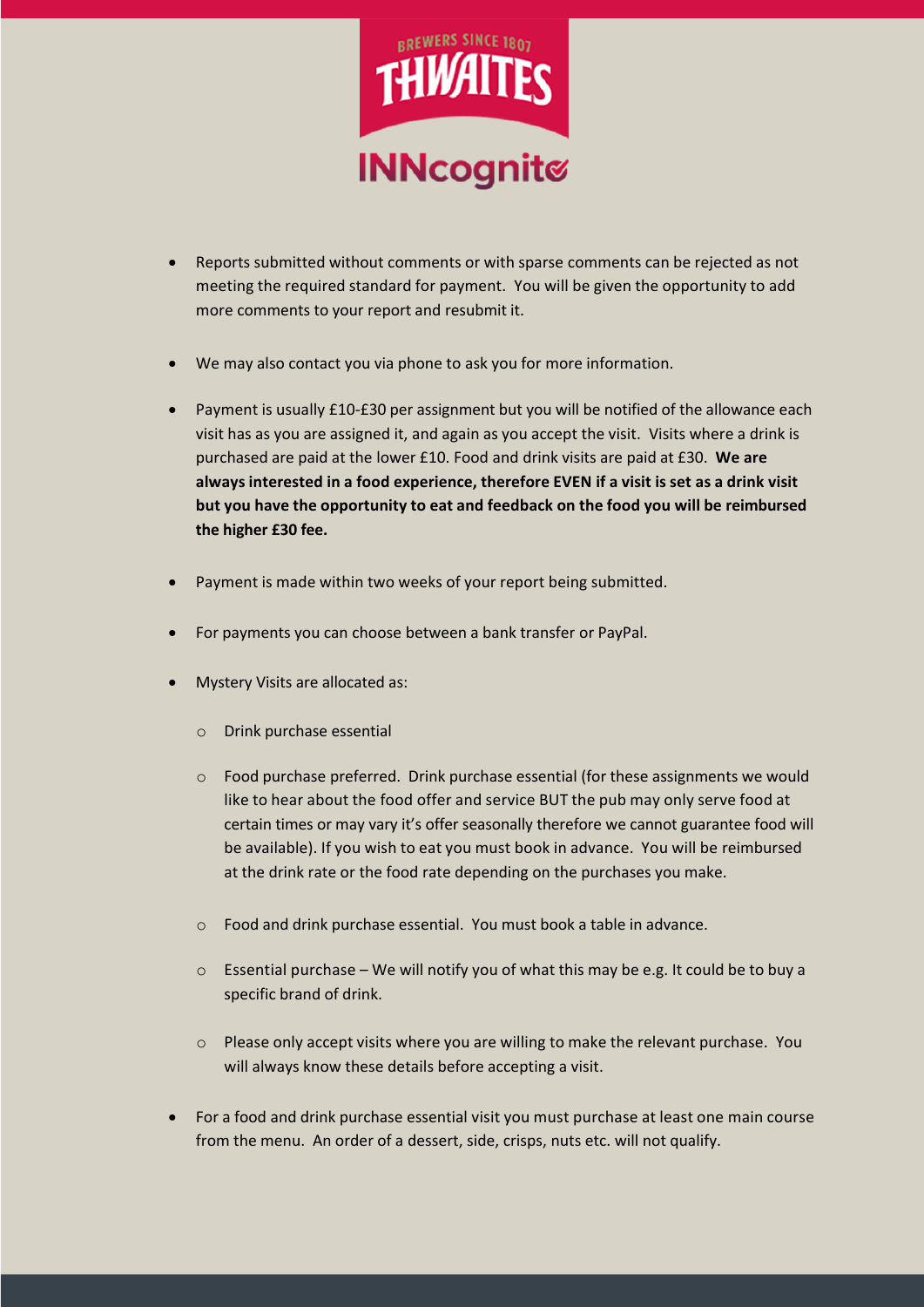

- The pub assigned to the agent is not negotiable. However, mystery customers can select mystery visits from a list of "open" visits.
- All Mystery Eyes Visitors MUST remain anonymous and not identify themselves as a mystery visitor at the time of their visit or at any other time.
- The questionnaire must be completed within 3 days of the visit. After this time we will be unable to accept the report.
- Results of mystery visits must not be shared on any social media.
- No alternative method of payment is available.
- By signing up to be a mystery visitor you agree that we may e-mail you and on occasions call you regarding the mystery visit programme only.

## **Now the privacy statement**

Thwaites INNcognito is operated by Mystery Eyes Limited on behalf of Daniel Thwaites PLC.

At Mystery Eyes Ltd protecting your privacy is very important to us. Our goal is to treat the personal information you provide to us with the utmost respect, and in accordance with the law.

Mystery Eyes is a reputable and moral company. We take our responsibilities seriously. We want to reassure you that we are not in the business of selling, renting or sharing e-mail lists with third parties. We just don't do that sort of thing! We have tried to be as clear as possible about what we do with your personal details below but put quite simply – we don't share them with anyone other than Daniel Thwaites PLC and even then that is only when you choose to opt in to receive marketing data from Thwaites.

(But here is the legal bit…) We may in exceptional circumstances share your information without your consent to third parties or individuals when obliged to do so by law i.e. for the purpose of national security, criminal investigations or if we reasonably believe you might be breaking the law and such disclosure is allowed under the relevant laws, including data protection law.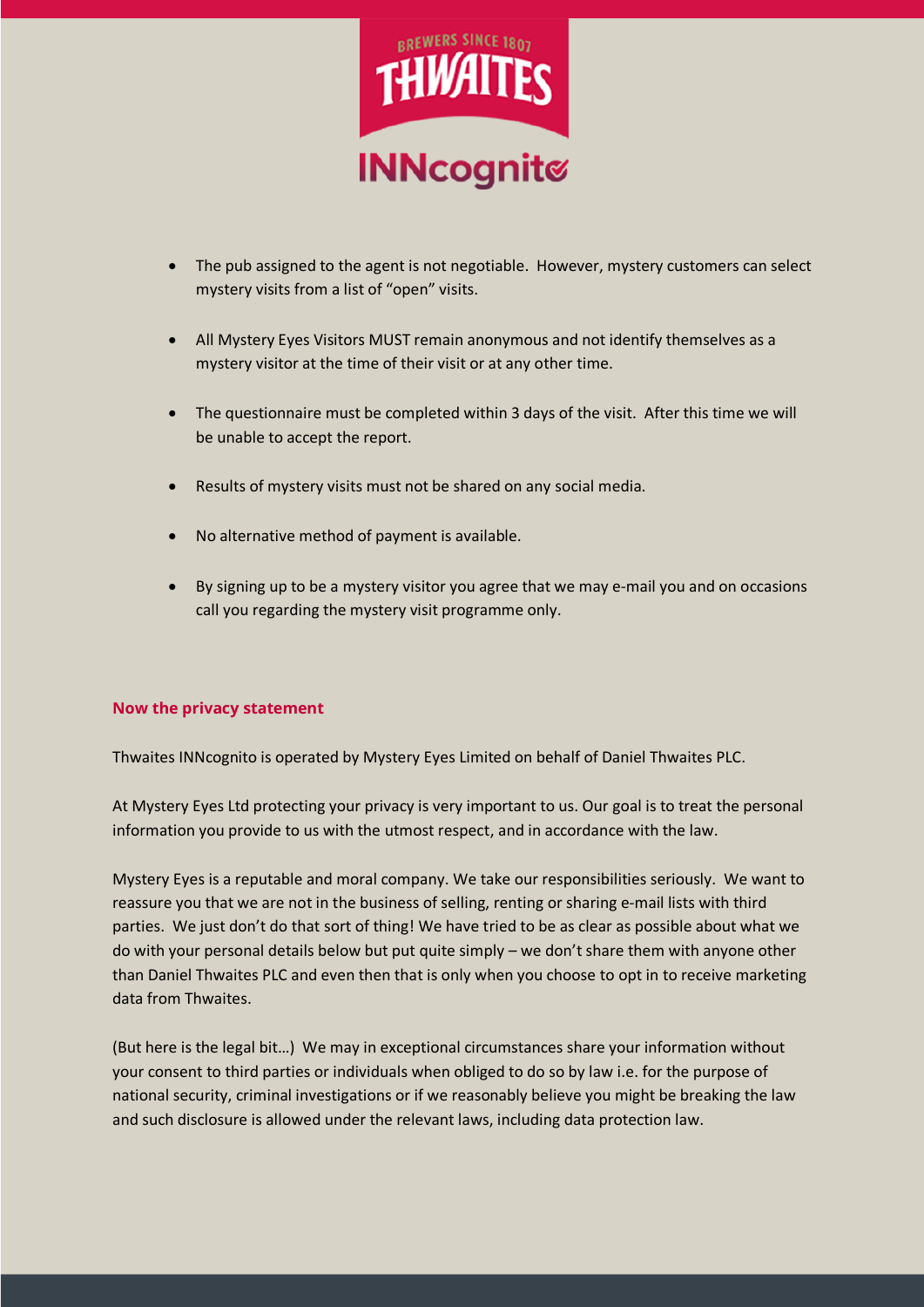

## **Who are we?**

Mystery Eyes is a mystery visiting company. Our clients are usually pub operators or breweries who want feedback on their standards from mystery visitors.

## **Our Data Controller**

If you need to contact us Angela Bremner is our data controller and she can be contacted by e-mail at andrea@mysteryeyes.co.uk

Andrea will always be happy to answer questions on how your data is held. You have a right to request the data we hold for you and this will be provided in CSV (or similar) format within 30 working days of a written request. Any repetitive or excessive requests will be subject to an administration fee of £30.

If you believe we have not upheld your rights, you may contact the regulator and lodge a complaint with the Information Commissioners Office www.ico.org.uk

## **What Information do we collect? And why do we need personal data?**

We ask for your personal details when you register so that we can match you to appropriate mystery visits. This information is then stored on our secure server – you will see the site is https:// protected which means all data transferred from your browser to our database is fully encrypted.

If we don't store this data, then we would not be able to offer you appropriate mystery visits.

As you submit reports we also build up a personal history for you. Which includes the pubs you have visited, the dates you visited them and how your report was rated. We also track the visits you were offered but did not accept so that we don't keep offering you something that you don't want.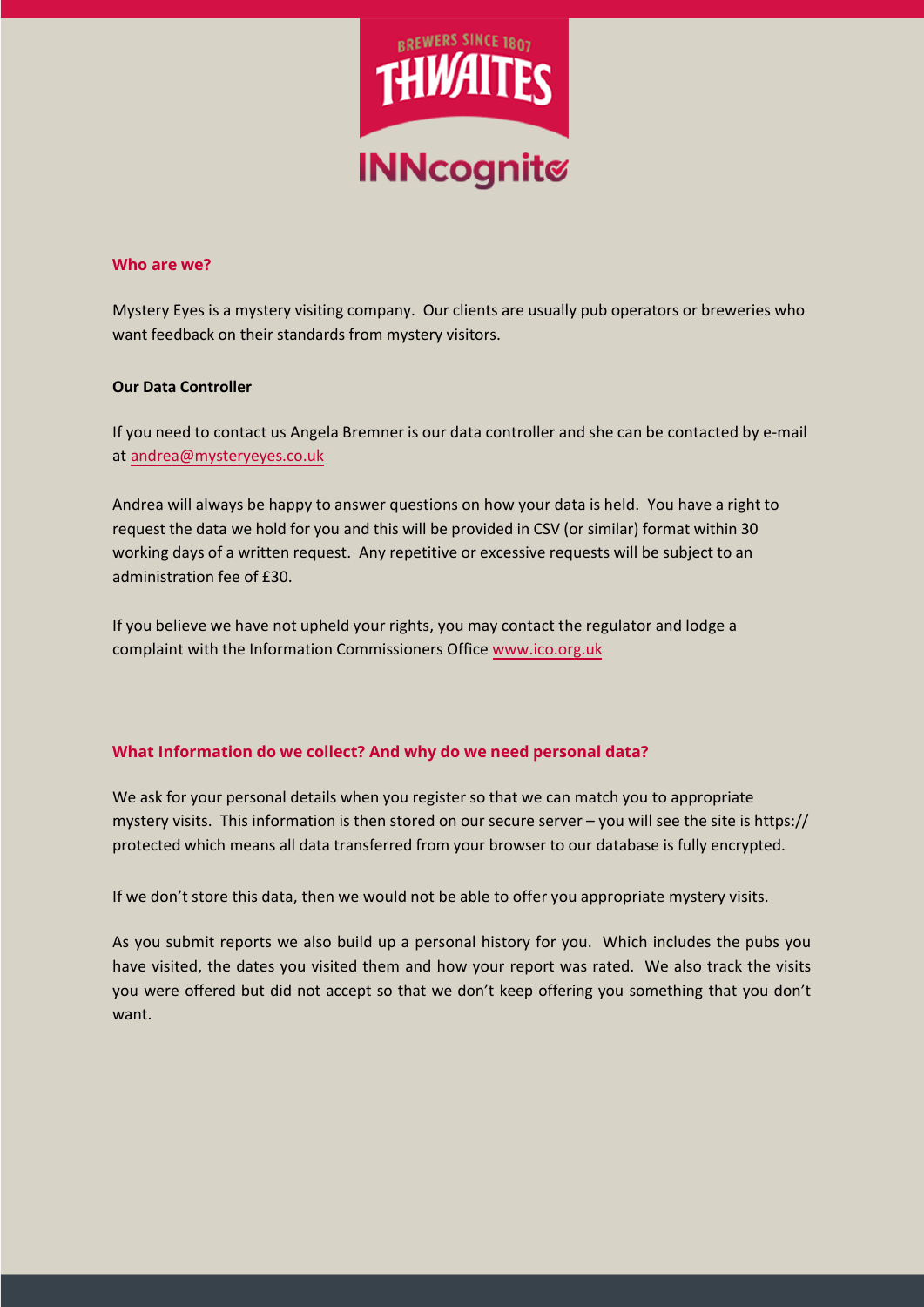

We track which reports you have done but this is never revealed to the pub. Your reports are always anonymised. We ask you not to attach any photos of yourself to your reports.

We will e-mail you when we have mystery visits you may be interested in and to send you updates on your mystery visits. From time to time we will also send you group e-mails to tell you of key mystery visit activity or any changes we are making.

## **Your right to amend data**

You can log on and update your profile at any point.

If you wish for your profile to be deleted, please just click the account deactivation request link. Your account will then be deleted within 3 working days. OR just let us know by e-mail and we will also ensure your account is deleted in 3 working days. At this point your personal details are fully erased.

#### **Cookies**

Cookies are small pieces of data stored by your Internet browser on your computer's hard drive, which permits us to recognise you when you access this site. If you are browsing, a cookie is used to help us measure the number of visits, average time spent, page views, and other statistics relating to your use of this Site. If you are searching, a cookie is used to carry the search request data from the request page to the results page. This cookie, by itself, doesn't tell us your email address or who you are.

After you register or log on cookies can be set by your choice to speed up the process allowing the Site to remember you.

Full details of what cookies are used on the site can be viewed on the Cookies page, linked to in the footer of the Site.

When you visit the Site you will be given a choice to accept all cookies which help us to get anonymous analytics on usage meaning we can improve our service to you or just the necessary ones which help the site function.